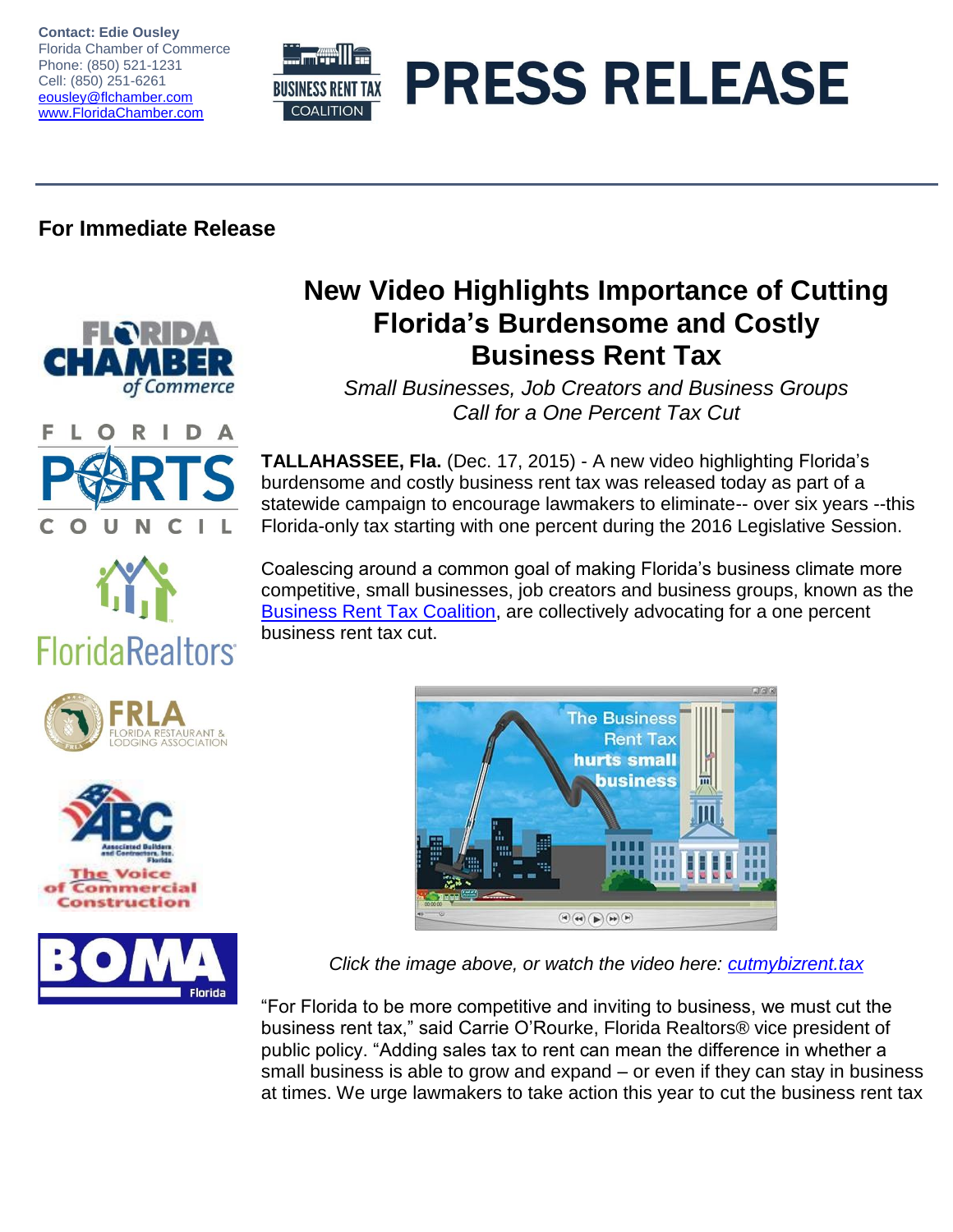





by one percent, which will provide broad-based tax relief for businesses across Florida, increase job opportunities and encourage economic growth."

Florida is currently **the only state in the nation** that charges a business rent tax. That means in Florida, businesses pay a six percent tax on the space they lease, including added costs to that lease, such as property taxes, maintenance and the cost of insurance.

Florida's business rent tax costs Florida businesses \$1.7 billion every single year. A one percent reduction this year, as advocated by the [Business Rent Tax](http://cutmybizrent.tax/)  [Coalition,](http://cutmybizrent.tax/) would keep \$287 million in the hands of Florida's job creators, allowing employers to hire additional employees, increase employee benefits and reinvest back into their businesses.

The [Business Rent Tax Coalition](http://cutmybizrent.tax/) currently includes 31 statewide, regional, and local organizations, including:

- Associated Builders and Contractors of Florida
- Building Owners and Managers Association (BOMA) of Florida
- Florida Chamber of Commerce
- Florida Ports Council
- Florida Realtors
- Florida Restaurant and Lodging Association
- International Council of Shopping Centers
- Manufacturers Association of Florida
- NAIOP of Florida
- Bay County Chamber of Commerce
- Bonita Springs Chamber of Commerce
- Citrus County Chamber of Commerce
- Daytona Regional Chamber of Commerce
- Destin Area Chamber of Commerce
- Flagler County Chamber of Commerce
- Greater Boca Raton Chamber of Commerce
- Greater Fort Walton Beach Chamber of Commerce
- Greater Miami Chamber of Commerce
- JAX Chamber
- Lake Wales Area Chamber of Commerce
- Lakeland Area Chamber of Commerce
- Lauderhill Regional Chamber of Commerce
- Manatee Chamber of Commerce
- North Port Area Chamber of Commerce
- Northern Palm Beach County Chamber of Commerce
- Ocala-Marion County Chamber and Economic Partnership
- Orlando, Inc.
- Tampa Bay Beaches Chamber of Commerce
- Upper Tampa Bay Chamber of Commerce
- Wesley Chapel Chamber of Commerce
- West Orange Chamber of Commerce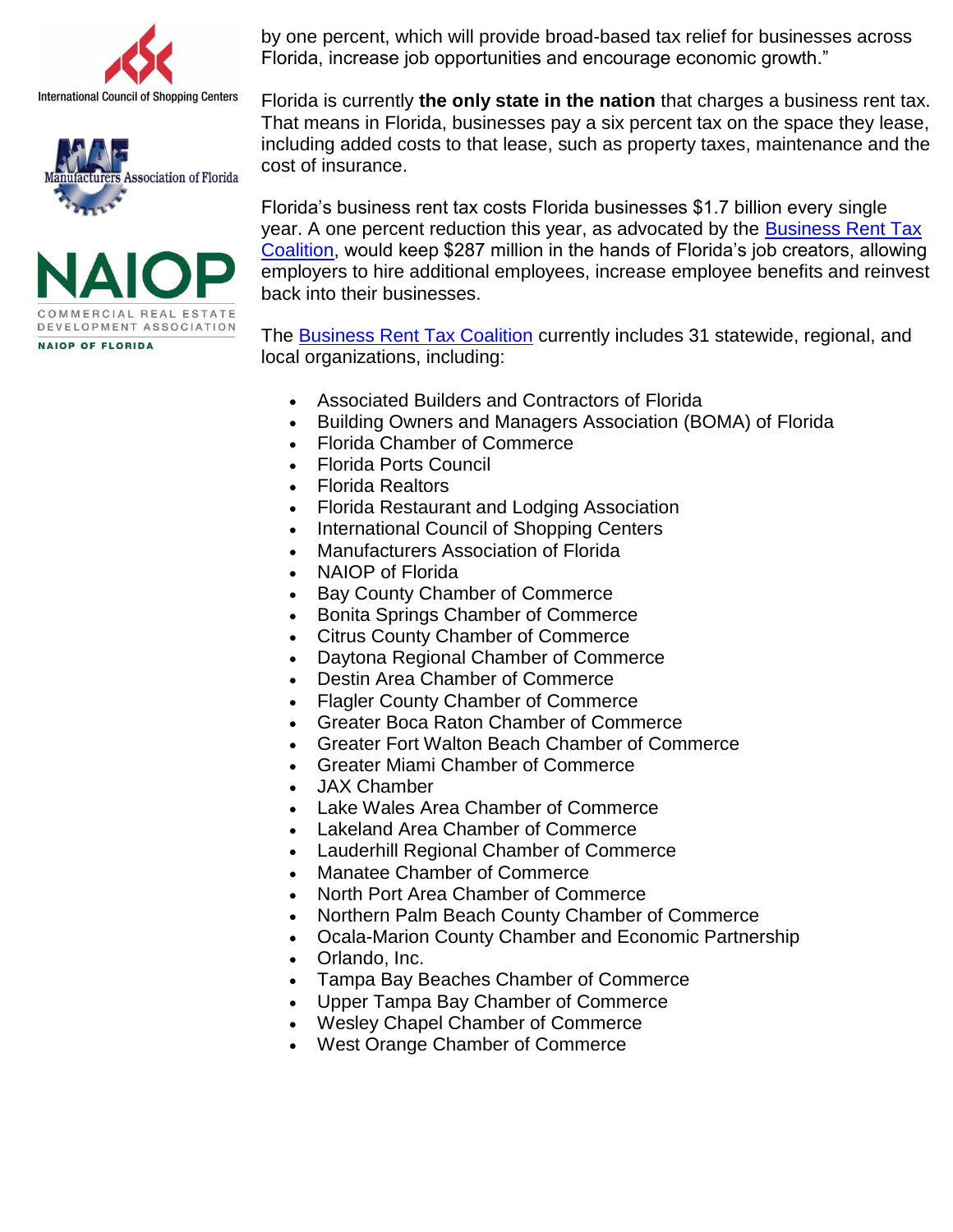Each member of the [Business Rent Tax Coalition](http://cutmybizrent.tax/) is actively engaging their grassroots member network and pooling resources to create awareness of this costly tax and engaging lawmaker support to cut – and eventually phase out – the Business Rent Tax.

## **WHAT OTHERS ARE SAYING:**

**Florida Chamber of Commerce:** "With two out of three jobs being created by small businesses, reducing the business rent tax will help small businesses grow, benefit Florida's families and make Florida more competitive," said Mark Wilson, President and CEO of the Florida Chamber.

**Florida Ports Council:** "Florida is working to be more competitive at all levels, including reducing the cost of doing business for our companies," said Doug Wheeler, president and CEO of the Florida Ports Council. "We appreciate the efforts of Governor Scott and the Florida Chamber to eliminate the burdensome business rent tax and increase our ability to attract businesses to Florida."

**Florida Restaurant and Lodging Association:** "Burdening our businesses with an unnecessary rent tax cuts directly into state revenues generated by the tourism industry, which represents the state's number one job creator," said Carol Dover, President and CEO of the Florida Restaurant and Lodging Association. "By cutting the business rent tax, lawmakers will help ensure restaurants, hotels and attractions can continue to offer employment opportunities for Florida families and the dollars saved by our businesses can be put back in the pockets of taxpayers."

**Associated Builders and Contractors of Florida:** "Reducing the sales tax on commercial leases will make business more competitive," said Gary Stout, Chairman of the Board of Associated Builders and Contractors of Florida.

**BOMA of Florida:** "A vibrant commercial real estate industry housing expanding small businesses is a key contributor to economic and employment opportunities for individuals, and their families. The Business Rent Tax cut will play a prominent role in the economic well-being of our industry and therefore our communities, positively impacting the quality of life that has become synonymous with the State of Florida," said Lacey Willard, President of BOMA Florida, and Director with CBRE, Inc.

**International Council of Shopping Centers: "**The business rent tax in our state unfairly disadvantages our business owners, whether they are small retail shops or new businesses requiring office space. There is no other state in the country that imposes this tax and if there is a choice for where to locate based on cost, Florida is immediately at a disadvantage. This tax inhibits businesses from expanding given the added costs and directly impacts employment and our ability to grow jobs in our state," said Ivy Greaner, Florida Government Relations Chair, ICSC and Executive Vice President, Lennar Commercial.

**Manufacturers Association of Florida:** "Manufacturers in Florida are growing. When they grow they need more space. Competing with others for land space to build and along with facing months and years of planning and